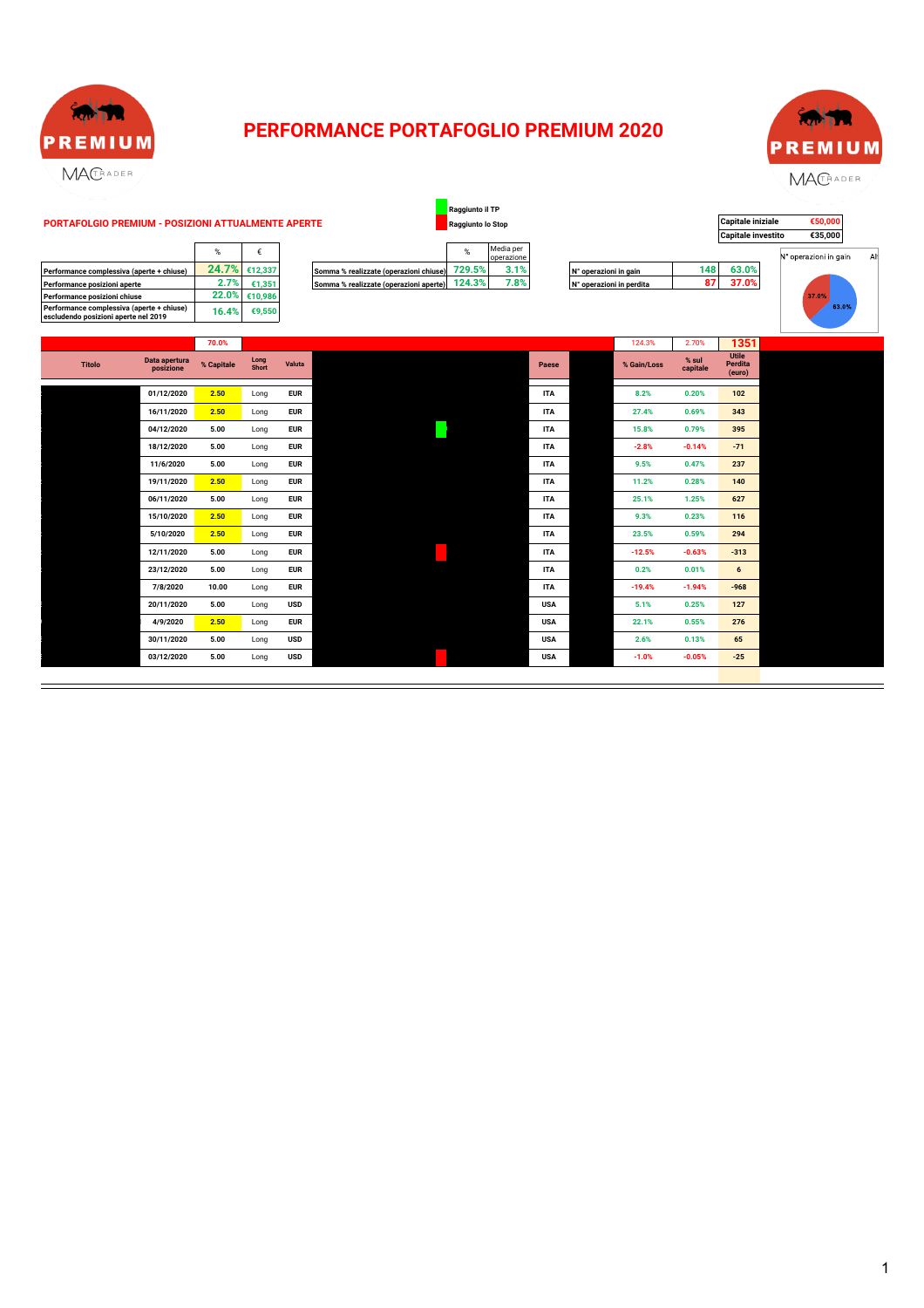### **PORTAFOLGIO PREMIUM - POSIZIONI CHIUSE**

### **GENNAIO 2020**

| <b>Titolo</b>                          | Data ingresso  Data uscita  Long Short |           |      | <b>Capitale</b> | <b>Ingresso</b> | <b>Stop loss</b> | <b>Uscita</b> | <b>Dividendo</b> | Intraday<br><b>Multiday</b> | <b>Utile</b><br>Perdita<br>(euro) | $\frac{9}{6}$<br>Gain/Loss | % sul capitale | <b>GENNAIO 2020</b>        |                    |       |
|----------------------------------------|----------------------------------------|-----------|------|-----------------|-----------------|------------------|---------------|------------------|-----------------------------|-----------------------------------|----------------------------|----------------|----------------------------|--------------------|-------|
| Pfizer                                 | 13/01/2020                             | 29/1/2020 | Long | 5               | 39.65           | 38.59            | 37.66         |                  | Multidav                    | $-96.3$                           | $-3.85%$                   | $-0.19%$       | Operazioni in Gain         | 17                 | 60.7% |
| <b>Juniper Networks</b>                | 12/12/2019                             | 29/1/2020 | Long | 5               | 24.155          | 23.6             | 22.8          |                  | Multiday                    | $-111.3$                          | $-4.45%$                   | $-0.22%$       | <b>Operazioni in Loss</b>  | 11                 | 39.3% |
| Aeroporto Guglielmo Marconi 27/11/2017 |                                        | 27/1/2020 | Long | 5               | 16.05           | $\sim$           | 11.66         |                  | Multiday                    | $-683.8$                          | $-27.35%$                  | $-1.37%$       |                            |                    |       |
| <b>Centrale del Latte</b>              | 13/04/2018                             | 27/1/2020 | Long | 5               | 3.34            | $\sim$           | 2.44          |                  | Multiday                    | $-673.7$                          | $-26.95%$                  | $-1.35%$       | <b>Performance mensile</b> | 6.07%              |       |
| <b>Fiera Milano</b>                    | 8/10/2019                              | 27/1/2020 | Long | 5               | 4.02            | 3.8              | 6             |                  | Multiday                    | 1,231.3                           | 49.25%                     | 2.46%          | sul capitale totale        |                    |       |
| <b>Cairo Communication</b>             | 14/10/2019                             | 27/1/2020 | Long | 5               | 2.325           | 2.148            | 2.67          |                  | Multiday                    | 371.0                             | 14.84%                     | 0.74%          | <b>Performance mensile</b> | €3,037             |       |
| <b>Banca Popolare di Sondrio</b>       | 15/10/2019                             | 27/1/2020 | Long | 5               | 1.702           | 1.65             | 2.0665        |                  | Multiday                    | 535.4                             | 21.42%                     | 1.07%          | in euro                    |                    |       |
| <b>Falck Renewables</b>                | 16/10/2019                             | 27/1/2020 | Long | $5\phantom{.0}$ | 4.1             | 3.98             | 5.18          |                  | Multiday                    | 658.5                             | 26.34%                     | 1.32%          |                            |                    |       |
| A <sub>2</sub> A                       | 11/12/2019                             | 27/1/2020 | Long | 5               | 1.6375          | 1.61             | 1.792         |                  | Multiday                    | 235.9                             | 9.44%                      | 0.47%          | Operazioni in Gain         | Operazioni in Loss |       |
| <b>IGD</b>                             | 24/10/2019                             | 27/1/2020 | Long | $5\phantom{.0}$ | 5.84            | 5.59             | 6.25          |                  | Multiday                    | 175.5                             | 7.02%                      | 0.35%          |                            |                    |       |
| Avio                                   | 29/10/2019                             | 27/1/2020 | Long | 5               | 12.65           | 12.26            | 15.13         |                  | Multiday                    | 490.1                             | 19.60%                     | 0.98%          |                            |                    |       |
| <b>Biesse</b>                          | 1/11/2019                              | 27/1/2020 | Long | 5               | 11.98           | 10               | 16.255        |                  | Multiday                    | 892.1                             | 35.68%                     | 1.78%          |                            |                    |       |
| <b>Cattolica Assicurazioni</b>         | 8/1/2020                               | 27/1/2020 | Long | 5               | 7.16            | 6.98             | 7.21          |                  | Multiday                    | 17.5                              | 0.70%                      | 0.03%          | 39.3%                      |                    |       |
| <b>STMicroelectronics</b>              | 10/1/2020                              | 27/1/2020 | Long | 2.5             | 24.9            | 22.9             | 26.86         |                  | Multiday                    | 98.4                              | 7.87%                      | 0.20%          |                            |                    |       |
| Autogrill                              | 16/12/2019                             | 27/1/2020 | Long | 5               | 9.435           | 9.25             | 9.13          |                  | Multiday                    | $-80.8$                           | $-3.23%$                   | $-0.16%$       |                            |                    |       |
| <b>GRENKE AG</b>                       | 11/12/2019                             | 27/1/2020 | Long | 5               | 85.06           | 82.12            | 90.1          |                  | Multiday                    | 148.1                             | 5.93%                      | 0.30%          |                            | 60.7%              |       |
| RTL Group S.A.                         | 25/11/2019                             | 27/1/2020 | Long | 5               | 42.95           | 40.85            | 42.88         |                  | Multiday                    | $-4.1$                            | $-0.16%$                   | $-0.01%$       |                            |                    |       |
| <b>Bertrandt AG</b>                    | 4/11/2019                              | 27/1/2020 | Long | 5               | 46.6            | 40               | 51.7          |                  | Multiday                    | 273.6                             | 10.94%                     | 0.55%          |                            |                    |       |
| <b>Concho Resources</b>                | 5/12/2019                              | 24/1/2020 | Long | 5               | 74.96           | 70               | 81.39         |                  | Multiday                    | 234.2                             | 9.37%                      | 0.47%          |                            |                    |       |
| <b>Natural Gas 2XL</b>                 | 10/1/2020                              | 24/1/2020 | Long | 5               | 6.25            | 5.76             | 4.72          |                  | Multiday                    | $-612.0$                          | $-24.48%$                  | $-1.22%$       |                            |                    |       |
| Geox                                   | 23/08/2019                             | 23/1/2020 | Long | 5               | 1.248           | 1.16             | 1.14          |                  | Multiday                    | $-216.3$                          | $-8.65%$                   | $-0.43%$       |                            |                    |       |
| <b>STMicroelectronics</b>              | 10/1/2020                              | 23/1/2020 | Long | 2.5             | 24.94           | 22.9             | 27.33         |                  | Multiday                    | 119.8                             | 9.58%                      | 0.24%          |                            |                    |       |
| Saras                                  | 15/1/2020                              | 16/1/2020 | Long | 5               | 1.456           | 1.398            | 1.384         |                  | Multiday                    | $-123.6$                          | $-4.95%$                   | $-0.25%$       |                            |                    |       |
| <b>FCA</b>                             | 3/1/2020                               | 15/1/2020 | Long | $5\phantom{.0}$ | 13.05           | 12,89            | 12.472        |                  | Multiday                    | $-110.7$                          | $-4.43%$                   | $-0.22%$       |                            |                    |       |
| Salvatore Ferragamo                    | 25/10/2019                             | 15/1/2020 | Long | 5               | 16.14           | 15.8             | 18.35         |                  | Multiday                    | 342.3                             | 13.69%                     | 0.68%          |                            |                    |       |
| <b>Wacker Neuson</b>                   | 21/10/2019                             | 15/1/2020 | Long | 5               | 14.84           | 14.13            | 15.77         |                  | Multiday                    | 156.7                             | 6.27%                      | 0.31%          |                            |                    |       |
| <b>BMPS</b>                            | 13/1/2020                              | 13/1/2020 | Long | 10              | 1.638           | 1.6              | 1.64          |                  | Intraday                    | 6.1                               | 0.12%                      | 0.01%          |                            |                    |       |
| <b>Heidelberger Druck</b>              | 16/12/2019                             | 9/1/2020  | Long | 5               | 1.237           | 1.168            | 1.12          |                  | Multiday                    | $-236.5$                          | $-9.46%$                   | $-0.47%$       |                            |                    |       |

### **% Gain/Loss % sul capitale GENNAIO 2020**

| 60.7% |
|-------|
| 39.3% |
|       |
|       |



### **FEBBRAIO 2020**

| <b>Titolo</b>                   | Data ingresso  Data uscita  Long Short |            |       | <b>Capitale</b> | <b>Ingresso</b> | <b>Stop loss</b> | <b>Uscita</b> | <b>Dividendo</b> | <b>Intradav</b><br><b>Multiday</b> | <b>Utile</b><br>Perdita<br>(euro) | $\%$<br>Gain/Loss | % sul capitale | <b>FEBBRAIO 2020</b>       |                    |       |
|---------------------------------|----------------------------------------|------------|-------|-----------------|-----------------|------------------|---------------|------------------|------------------------------------|-----------------------------------|-------------------|----------------|----------------------------|--------------------|-------|
| <b>Unicredit</b>                | 28/02/2020                             | 28/02/2020 | Short | 10              | 11.64           | 11.79            | 11.362        |                  | Intraday                           | 119.4                             | 2.39%             | 0.24%          | <b>Operazioni in Gain</b>  |                    | 43.8% |
| <b>Cattolica Assicurazioni</b>  | 7/2/2020                               | 28/02/2020 | Long  | 5               | 7.145           | 6.98             | 6.615         |                  | Multiday                           | $-185.4$                          | $-7.42%$          | $-0.37%$       | <b>Operazioni in Loss</b>  | ٩                  | 56.3% |
| <b>ETF-SHORTDAX DAILY SWAP</b>  | 21/02/2020                             | 27/02/2020 | Long  | 5               | 2.892           | $\sim$           | 3.38          |                  | Multiday                           | 421.9                             | 16.87%            | 0.84%          |                            |                    |       |
| <b>Workday Inc</b>              | 20/12/2019                             | 21/02/2020 | Long  | 5               | 162.51          | 165              | 184.02        |                  | Multiday                           | 398.8                             | 15.95%            | 0.80%          | Performance mensile        | 0.61%              |       |
| Eni                             | 11/2/2020                              | 21/02/2020 | Long  | 5               | 12.85           | 12.7             | 12.69         |                  | Multiday                           | $-31.1$                           | $-1.25%$          | $-0.06%$       | sul capitale totale        |                    |       |
| <b>BMPS</b>                     | 20/02/2020                             | 21/02/2020 | Long  | 5               | 2.152           | 2.05             | 2.046         |                  | Multiday                           | $-123.1$                          | $-4.93%$          | $-0.25%$       | <b>Performance mensile</b> | €307               |       |
| Webuilding (Salini Impregilo)   | 6/2/2020                               | 21/02/2020 | Long  | 5               | 1.509           | 1.488            | 1.47          |                  | Multiday                           | $-64.6$                           | $-2.58%$          | $-0.13%$       | in euro                    |                    |       |
| <b>Mediaset</b>                 | 13/02/2020                             | 19/02/2020 | Long  | 5               | 2.378           | 2.35             | 2.333         |                  | Multiday                           | $-47.3$                           | $-1.89%$          | $-0.09%$       |                            |                    |       |
| <b>STMicroelectronics</b>       | 17/02/2020                             | 17/02/2020 | Long  | 10              | 28.78           | 28.68            | 28.45         |                  | Intradav                           | $-57.3$                           | $-1.15%$          | $-0.11%$       | Operazioni in Gain         | Operazioni in Loss |       |
| <b>Fiera Milano</b>             | 4/2/2020                               | 12/2/2020  | Long  | 5               | 5.42            | 5.37             | 5.22          |                  | Multiday                           | $-92.3$                           | $-3.69%$          | $-0.18%$       |                            |                    |       |
| Salvatore Ferragamo             | 12/2/2020                              | 12/2/2020  | Short | 10              | 16.45           | 16.52            | 16.58         |                  | Intraday                           | $-39.5$                           | $-0.79%$          | $-0.08%$       |                            |                    |       |
| <b>FCA</b>                      | 11/2/2020                              | 12/2/2020  | Long  | 5               | 12.194          | 12.07            | 12.44         |                  | Multiday                           | 50.4                              | 2.02%             | 0.10%          |                            |                    |       |
| <b>ETF-FTSEMIB-2X XBR UCITS</b> | 28/01/2020                             | 11/2/2020  | Long  | 5               | 2.388           | $\sim$           | 2.194         |                  | Multidav                           | $-203.1$                          | $-8.12%$          | $-0.41%$       |                            |                    |       |
| <b>FCA</b>                      | 6/2/2020                               | 6/2/2020   | Long  | 10              | 12.512          | 12.45            | 12.568        |                  | Intraday                           | 22.4                              | 0.45%             | 0.04%          |                            | 43.8%              |       |
| <b>Fiera Milano</b>             | 4/2/2020                               | 4/2/2020   | Long  | 10              | 5.42            | 5.37             | 5.47          |                  | Intraday                           | 46.1                              | 0.92%             | 0.09%          | 56.3%                      |                    |       |
| <b>FCA</b>                      | 4/2/2020                               | 4/2/2020   | Long  | 10              | 11.9            | 11.83            | 12.118        |                  | <b>Intradav</b>                    | 91.6                              | 1.83%             | 0.18%          |                            |                    |       |
|                                 |                                        |            |       |                 |                 |                  |               |                  |                                    |                                   |                   |                |                            |                    |       |

### **% Gain/Loss % sul capitale FEBBRAIO 2020**



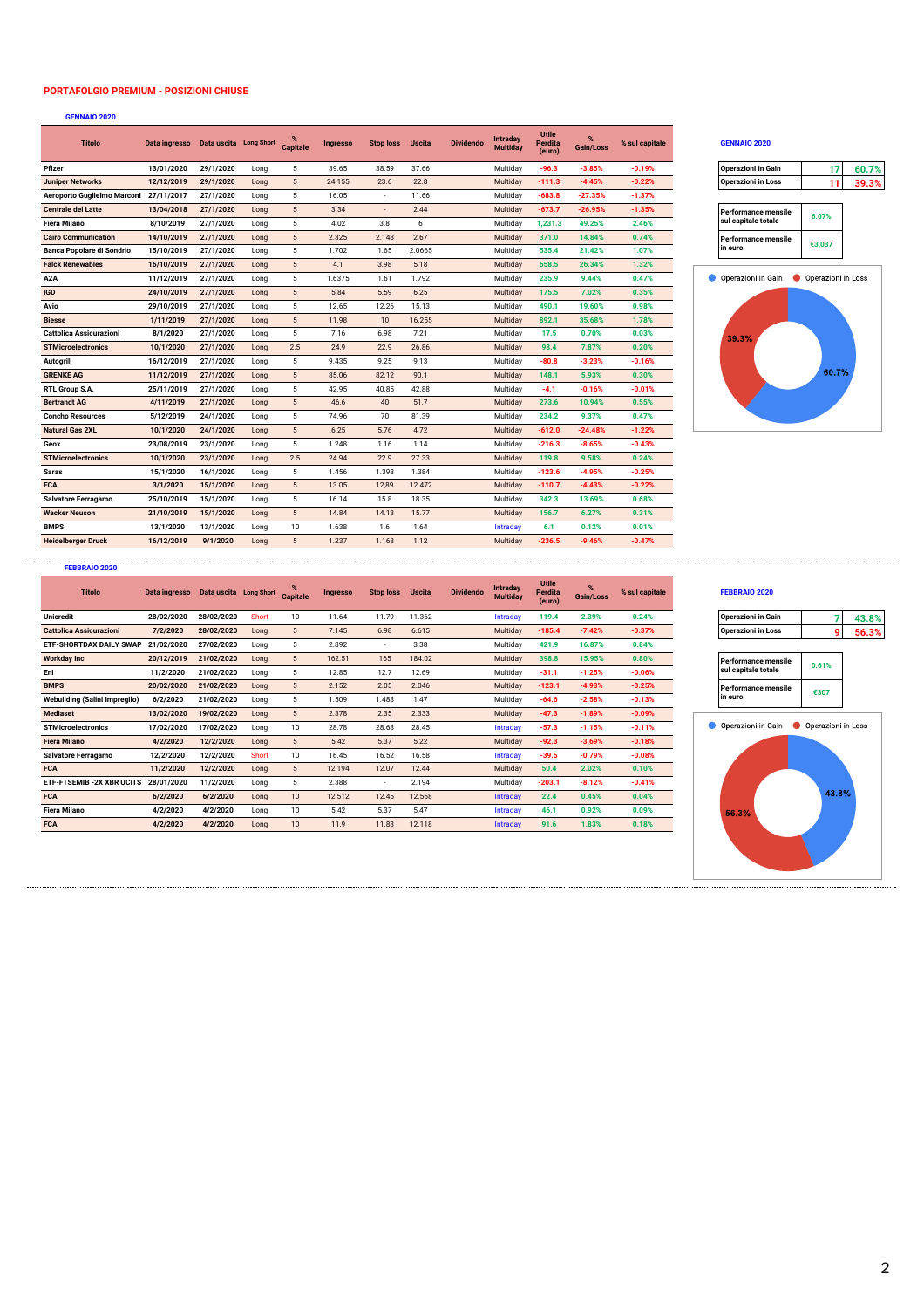| <b>MARZO 2020</b>                      |                                      |            |              |                  |                 |                          |               |                  |                      |                                   |                   |                |                            |                    |       |
|----------------------------------------|--------------------------------------|------------|--------------|------------------|-----------------|--------------------------|---------------|------------------|----------------------|-----------------------------------|-------------------|----------------|----------------------------|--------------------|-------|
| <b>Titolo</b>                          | Data ingresso Data uscita Long Short |            |              | $\%$<br>Capitale | <b>Ingresso</b> | <b>Stop loss</b>         | <b>Uscita</b> | <b>Dividendo</b> | Intraday<br>Multiday | <b>Utile</b><br>Perdita<br>(euro) | $\%$<br>Gain/Loss | % sul capitale | <b>MARZO 2020</b>          |                    |       |
| Enel                                   | 31/03/2020                           | 31/03/2020 | Long         | 10               | 6.488           | 6.39                     | 6.36          |                  | Intraday             | $-98.6$                           | $-1.97%$          | $-0.20%$       | <b>Operazioni in Gain</b>  | 19                 | 65.5% |
| <b>Saras</b>                           | 30/03/2020                           | 30/03/2020 | Long         | 10               | 0.727           | 0.72                     | 0.737         |                  | Intraday             | 68.8                              | 1.38%             | 0.14%          | <b>Operazioni in Loss</b>  | 10                 | 34.5% |
| Prysmian                               | 30/03/2020                           | 30/03/2020 | Long         | 10               | 15.71           | 15.56                    | 15.48         |                  | Intraday             | $-73.2$                           | $-1.46%$          | $-0.15%$       |                            |                    |       |
| Leonardo                               | 30/03/2020                           | 30/03/2020 | Long         | 10               | 5.655           | 5.62                     | 5.88          |                  | Intraday             | 198.9                             | 3.98%             | 0.40%          | <b>Performance mensile</b> | 2.56%              |       |
| Mediobanca                             | 27/03/2020                           | 27/03/2020 | Long         | 10               | 5.128           | 5.09                     | 5.128         |                  | Intraday             | 0.0                               | 0.00%             | 0.00%          | sul capitale totale        |                    |       |
| A <sub>2</sub> A                       | 27/03/2020                           | 27/03/2020 | Long         | 10               | 1.088           | 1.07                     | 1.055         |                  | Intraday             | $-151.7$                          | $-3.03%$          | $-0.30%$       | <b>Performance mensile</b> | €1,279             |       |
| Leonardo                               | 26/03/2020                           | 26/03/2020 | Long         | 10               | 6.04            | 5.92                     | 6.19          |                  | Intraday             | 124.2                             | 2.48%             | 0.25%          | in euro                    |                    |       |
| Enel                                   | 25/03/2020                           | 25/03/2020 | Long         | 10               | 6.23            | 6.19                     | 6.23          |                  | Intraday             | 0.0                               | 0.00%             | 0.00%          |                            |                    |       |
| Pirelli                                | 25/03/2020                           | 25/03/2020 | Long         | 10               | 3.677           | 3.59                     | 3.43          |                  | Intraday             | $-335.9$                          | $-6.72%$          | $-0.67%$       | Operazioni in Gain         | Operazioni in Loss |       |
| Enel                                   | 23/03/2020                           | 24/03/2020 | Long         | $5\phantom{.0}$  | 6.05            | 5.97                     | 6.41          |                  | Multiday             | 148.8                             | 5.95%             | 0.30%          |                            |                    |       |
| Moncler                                | 23/03/2020                           | 23/03/2020 | Long         | 10               | 28.03           | 27.79                    | 28.16         |                  | Intraday             | 23.2                              | 0.46%             | 0.05%          |                            |                    |       |
| <b>FCA</b>                             | 20/03/2020                           | 20/03/2020 | Long         | 10               | 6.04            | 5.9                      | 6.296         |                  | Intraday             | 211.9                             | 4.24%             | 0.42%          |                            |                    |       |
| <b>Unicredit</b>                       | 19/03/2020                           | 19/03/2020 | Long         | 10               | 7.14            | $\overline{7}$           | 7.32          |                  | Intraday             | 126.1                             | 2.52%             | 0.25%          | 34.5%                      |                    |       |
| <b>Eurotech</b>                        | 18/03/2020                           | 18/03/2020 | Long         | 10               | 4.48            | 4.33                     | 4.3           |                  | Intraday             | $-200.9$                          | $-4.02%$          | $-0.40%$       |                            |                    |       |
| <b>STMicroelectronics</b>              | 18/03/2020                           | 18/03/2020 | Long         | 10               | 15.22           | 15                       | 15.6          |                  | Intraday             | 124.8                             | 2.50%             | 0.25%          |                            |                    |       |
| A <sub>2</sub> A                       | 17/03/2020                           | 17/03/2020 | Long         | 10               | 1.028           | 1.01                     | 1.07          |                  | Intraday             | 204.3                             | 4.09%             | 0.41%          |                            | 65.5%              |       |
| <b>Unicredit</b>                       | 17/03/2020                           | 17/03/2020 | Long         | 10               | 6.86            | 6.6                      | 6.88          |                  | Intraday             | 14.6                              | 0.29%             | 0.03%          |                            |                    |       |
| <b>Unicredit</b>                       | 16/03/2020                           | 16/03/2020 | Long         | 10               | 7.01            | 6.9                      | 6.75          |                  | Intraday             | $-185.4$                          | $-3.71%$          | $-0.37%$       |                            |                    |       |
| <b>Unicredit</b>                       | 16/03/2020                           | 16/03/2020 | Short        | 10               | 6.93            | 6.96                     | 6.75          |                  | Intraday             | 129.9                             | 2.60%             | 0.26%          |                            |                    |       |
| Eni                                    | 16/03/2020                           | 16/03/2020 | <b>Short</b> | 10               | 6.49            | 6.55                     | 6.414         |                  | Intraday             | 58.6                              | 1.17%             | 0.12%          |                            |                    |       |
| Saipem                                 | 16/03/2020                           | 16/03/2020 | Short        | 5                | 1.9             | 1.925                    | 1.798         |                  | Intraday             | 134.2                             | 5.37%             | 0.27%          |                            |                    |       |
| ProShares Short S&P500 (ETI 13/03/2020 |                                      | 13/03/2020 | Long         | 10               | 4.235           | $\overline{\phantom{a}}$ | 4.235         |                  | Intraday             | 0.0                               | 0.00%             | 0.00%          |                            |                    |       |
| ETF-FTSEMIB X7 OP END (SG 11/3/2020    |                                      | 11/3/2020  | Long         | 10               | 0.22            | $\overline{\phantom{a}}$ | 0.215         |                  | Intraday             | $-113.6$                          | $-2.27%$          | $-0.23%$       |                            |                    |       |
| <b>Salvatore Ferragamo</b>             | 11/3/2020                            | 11/3/2020  | Long         | 10               | 11.265          | 11.16                    | 11.37         |                  | Intraday             | 46.6                              | 0.93%             | 0.09%          |                            |                    |       |
| <b>ETF-FTSEMIB - 2X XBR UCITS</b>      | 4/3/2020                             | 10/3/2020  | Long         | 5                | 2.75            | 2.5                      | 3.91          |                  | Multiday             | 1,054.5                           | 42.18%            | 2.11%          |                            |                    |       |
| Eni                                    | 10/3/2020                            | 10/3/2020  | <b>Short</b> | 10               | 8.86            | 8.9                      | 8.94          |                  | Intraday             | $-45.1$                           | $-0.90%$          | $-0.09%$       |                            |                    |       |
| <b>Tenaris</b>                         | 10/3/2020                            | 10/3/2020  | Long         | 10               | 5.772           | 5.7                      | 5.97          |                  | Intraday             | 171.5                             | 3.43%             | 0.34%          |                            |                    |       |
| <b>Saipem</b>                          | 3/3/2020                             | 4/3/2020   | Long         | 5                | 3.354           | 3.31                     | 3.182         |                  | Multiday             | $-128.2$                          | $-5.13%$          | $-0.26%$       |                            |                    |       |
| <b>Banco BPM</b>                       | 3/3/2020                             | 3/3/2020   | Long         | 10               | 1.813           | 1.79                     | 1.73          |                  | Intraday             | $-228.9$                          | $-4.58%$          | $-0.46%$       |                            |                    |       |
|                                        |                                      |            |              |                  |                 |                          |               |                  |                      |                                   |                   |                |                            |                    |       |

### **% Gain/Loss % sul capitale MARZO 2020**

| <b>Operazioni in Gain</b> | 65 5 |
|---------------------------|------|
| <b>Operazioni in Loss</b> |      |
|                           |      |

| Performance mensile<br>sul capitale totale | 2.56%  |
|--------------------------------------------|--------|
| Performance mensile<br>n euro              | €1.279 |



| <b>Titolo</b>              | Data ingresso  Data uscita  Long Short |            |      | <b>Capitale</b> | Ingresso | Stop loss | <b>Uscita</b> | <b>Dividendo</b> | Intraday<br><b>Multiday</b> | Utile<br>Perdita<br>(euro) | Gain/Loss | % sul capitale | <b>APRILE 2020</b>        |                    |       |
|----------------------------|----------------------------------------|------------|------|-----------------|----------|-----------|---------------|------------------|-----------------------------|----------------------------|-----------|----------------|---------------------------|--------------------|-------|
| <b>Maire Tecnimont</b>     | 29/04/2020                             | 30/04/2020 | Long | 10              | 1.9      | 1.84      | 1.805         |                  | Multiday                    | $-250.0$                   | $-5.00%$  | $-0.50%$       | Operazioni in Gain        | 61                 | 40.0% |
| <b>Unicredit</b>           | 30/04/2020                             | 30/04/2020 | Long | 10              | 7.17     | 7.04      | 7.04          |                  | Intraday                    | $-90.7$                    | $-1.81%$  | $-0.18%$       | <b>Operazioni in Loss</b> | 9.                 | 60.0% |
| Saras                      | 21/04/2020                             | 24/04/2020 | Long | 5               | 0.824    | 0.816     | 0.7935        |                  | Multiday                    | $-92.5$                    | $-3.70%$  | $-0.19%$       |                           |                    |       |
| <b>Salvatore Ferragamo</b> | 24/04/2020                             | 24/04/2020 | Long | 10              | 11.06    | 10.96     | 10.96         |                  | <b>Intraday</b>             | $-45.2$                    | $-0.90%$  | $-0.09%$       | Performance mensile       | $-1.27%$           |       |
| Prysmian                   | 23/04/2020                             | 23/04/2020 | Long | 10              | 15.83    | 15.68     | 16.07         |                  | Intraday                    | 75.8                       | 1.52%     | 0.15%          | sul capitale totale       |                    |       |
| <b>STMicroelectronics</b>  | 21/04/2020                             | 21/04/2020 | Long | 10              | 20.73    | 20,6      | 20.49         |                  | <b>Intraday</b>             | $-57.9$                    | $-1.16%$  | $-0.12%$       | Performance mensile       | $-6635$            |       |
| <b>Poste Italiane</b>      | 21/04/2020                             | 21/04/2020 | Long | 10              | 7.42     | 7.38      | 7.586         |                  | Intraday                    | 111.9                      | 2.24%     | 0.22%          | l in euro                 |                    |       |
| <b>STMicroelectronics</b>  | 20/04/2020                             | 20/04/2020 | Long | 10              | 20.51    | 20.3      | 21.03         |                  | <b>Intraday</b>             | 126.8                      | 2.54%     | 0.25%          |                           |                    |       |
| Saipem                     | 03/04/2020                             | 15/04/2020 | Long | 5               | 2.476    | 2.25      | 2.204         |                  | Multiday                    | $-274.6$                   | $-10.99%$ | $-0.55%$       | Operazioni in Gain        | Operazioni in Loss |       |
| <b>Banco BPM</b>           | 07/04/2020                             | 14/04/2020 | Long | 5               | 1.231    | 1.19      | 1.173         |                  | Multiday                    | $-117.8$                   | $-4.71%$  | $-0.24%$       |                           |                    |       |
| Mediobanca                 | 7/4/2020                               | 7/4/2020   | Long | 10              | 5.7      | 5.64      | 5.55          |                  | Intraday                    | $-131.6$                   | $-2.63%$  | $-0.26%$       |                           |                    |       |
| Leonardo                   | 6/4/2020                               | 6/4/2020   | Long | 10              | 6.693    | 6.566     | 6.71          |                  | Intraday                    | 12.7                       | 0.25%     | 0.03%          |                           |                    |       |
| Pirelli                    | 1/4/2020                               | 1/4/2020   | Long | 10              | 3.33     | 3.23      | 3.21          |                  | Intraday                    | $-180.2$                   | $-3.60%$  | $-0.36%$       |                           | 40.0%              |       |
| <b>FCA</b>                 | 31/03/2020                             | 7/4/2020   | Long | 5               | 6.486    | 6.39      |               |                  | Multiday                    | 198.1                      | 7.92%     | 0.40%          |                           |                    |       |
| Hera                       | 26/03/2020                             | 1/4/2020   | Long | 5               | 3.07     | 2.92      | 3.168         |                  | Multiday                    | 79.8                       | 3.19%     | 0.16%          | 0.0.01                    |                    |       |

**APRILE 2020**

### **% Gain/Loss % sul capitale APRILE 2020**

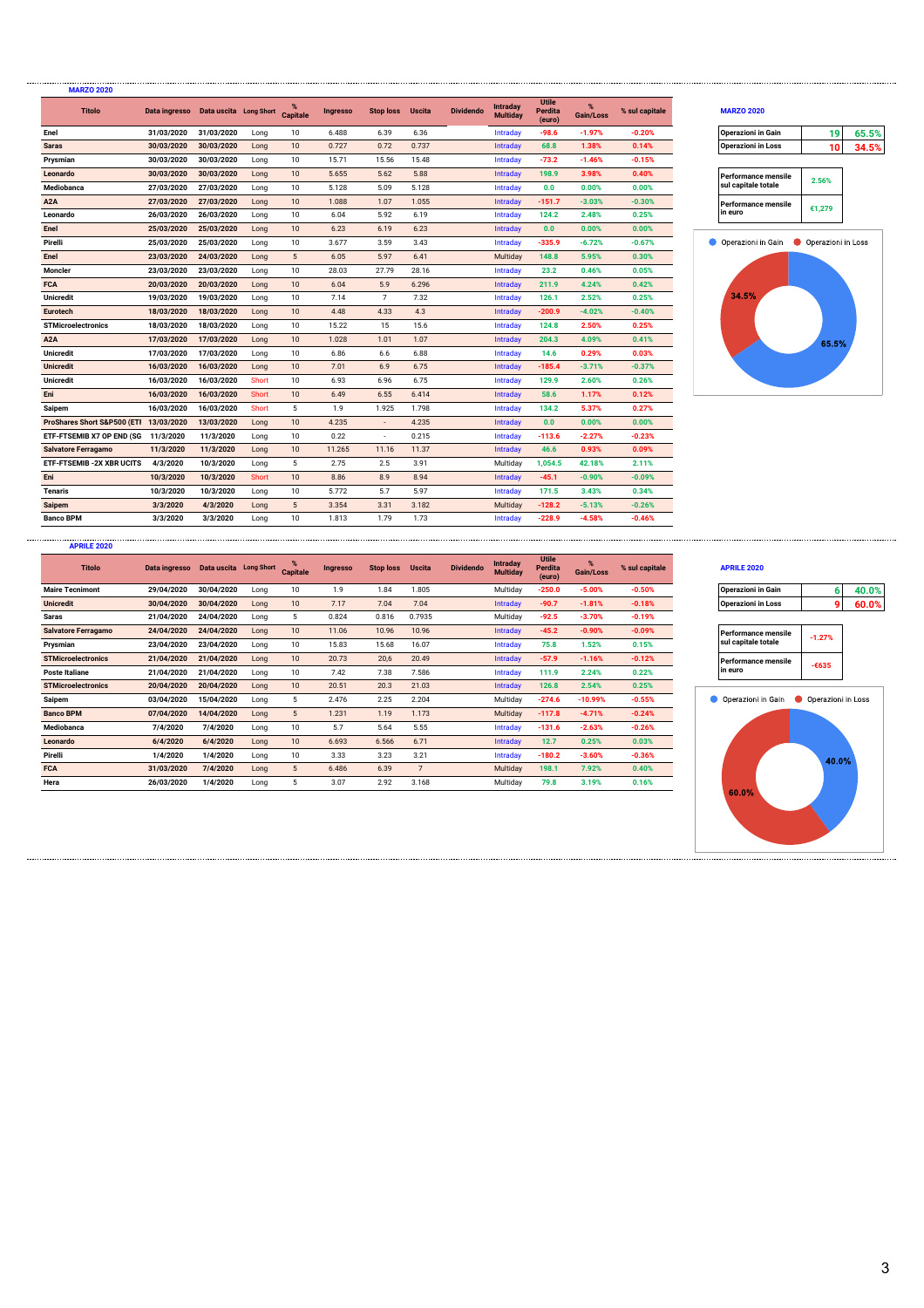| <b>MAGGIO 2020</b>             |                                      |            |       |                  |                 |                  |               |                  |                             |                                   |           |                |                           |                    |       |
|--------------------------------|--------------------------------------|------------|-------|------------------|-----------------|------------------|---------------|------------------|-----------------------------|-----------------------------------|-----------|----------------|---------------------------|--------------------|-------|
| <b>Titolo</b>                  | Data ingresso Data uscita Long Short |            |       | <b>Capitale</b>  | <b>Ingresso</b> | <b>Stop loss</b> | <b>Uscita</b> | <b>Dividendo</b> | Intraday<br><b>Multiday</b> | <b>Utile</b><br>Perdita<br>(euro) | Gain/Loss | % sul capitale | <b>MAGGIO 2020</b>        |                    |       |
| <b>Salvatore Ferragamo</b>     | 28/04/2020                           | 28/05/2020 | Long  | 2.5              | 11.28           | 10.76            | 12.61         |                  | Multiday                    | 147.4                             | 11.79%    | 0.29%          | <b>Operazioni in Gain</b> | a                  | 60.0% |
| <b>Amplifon</b>                | 21/05/2020                           | 25/05/2020 | Short | 5                | 22.74           | 23.6             | 24.07         |                  | Multiday                    | $-146.2$                          | $-5.85%$  | $-0.29%$       | <b>Operazioni in Loss</b> | 61                 | 40.0% |
| <b>Amplifon</b>                | 19/05/2020                           | 20/05/2020 | Long  | 5                | 21.8            | 21.69            | 22.3          |                  | Multiday                    | 57.3                              | 2.29%     | 0.11%          |                           |                    |       |
| Leonardo                       | 19/05/2020                           | 19/05/2020 | Long  | 10               | 5.58            | 5.48             | 5.32          |                  | Intraday                    | $-233.0$                          | $-4.66%$  | $-0.47%$       | Performance mensile       | $-0.99%$           |       |
| <b>ETF-SHORTDAX DAILY SWAP</b> | 15/05/2020                           | 15/05/2020 | Long  | 10               | 5.45            | $\sim$           | 5.45          |                  | Intraday                    | 0.0                               | 0.00%     | 0.00%          | sul capitale totale       |                    |       |
| <b>Amplifon</b>                | 15/05/2020                           | 15/05/2020 | Long  | 10               | 22.04           | 21.96            | 21.7          |                  | Intraday                    | $-77.1$                           | $-1.54%$  | $-0.15%$       | l Performance mensile     | -€496              |       |
| Leonardo                       | 15/05/2020                           | 15/05/2020 | Long  | 10               | 5.526           | 5.48             | 5.54          |                  | Intradav                    | 12.7                              | 0.25%     | 0.03%          | l in euro                 |                    |       |
| <b>NEXI</b>                    | 14/05/2020                           | 14/05/2020 | Long  | 10               | 13.62           | 13.5             | 13.845        |                  | <b>Intraday</b>             | 82.6                              | 1.65%     | 0.17%          |                           |                    |       |
| Fincantieri                    | 14/05/2020                           | 14/05/2020 | Long  | 10               | 0.708           | 0.694            | 0.682         |                  | Intraday                    | $-183.6$                          | $-3.67%$  | $-0.37%$       | Operazioni in Gain        | Operazioni in Loss |       |
| <b>Freni Brembo</b>            | 11/5/2020                            | 11/5/2020  | Long  | 10               | 6.9             | 6.86             | 6.9           |                  | Intradav                    | 0.0                               | 0.00%     | 0.00%          |                           |                    |       |
| Piaggio                        | 11/5/2020                            | 11/5/2020  | Long  | 10               | 2.186           | 2.16             | 2.078         |                  | Intraday                    | $-247.0$                          | $-4.94%$  | $-0.49%$       |                           |                    |       |
| <b>Intesa Sanpaolo</b>         | 8/5/2020                             | 8/5/2020   | Long  | 10 <sup>10</sup> | 1.3986          | 1,39             | 1.4124        |                  | <b>Intraday</b>             | 49.3                              | 0.99%     | 0.10%          |                           |                    |       |
| <b>CNHI</b>                    | 7/5/2020                             | 7/5/2020   | Long  | 10               | 5.02            | 4.96             | 4.958         |                  | Intraday                    | $-61.8$                           | $-1.24%$  | $-0.12%$       | 40.0%                     |                    |       |
| <b>Diasorin</b>                | 6/5/2020                             | 6/5/2020   | Long  | 10               | 152.4           | 151.9            | 153.4         |                  | Intraday                    | 32.8                              | 0.66%     | 0.07%          |                           |                    |       |
| <b>CNHI</b>                    | 5/5/2020                             | 5/5/2020   | Long  | 10               | 5.41            | 5.3              | 5.486         |                  | Intraday                    | 70.2                              | 1.40%     | 0.14%          |                           |                    |       |

**GIUGNO 2020**

### **% Gain/Loss % sul capitale MAGGIO 2020**

| Operazioni in Gain        | ሬስ በሂ |
|---------------------------|-------|
| <b>Operazioni in Loss</b> | ብ በሚ  |

| Performance mensile<br>sul capitale totale | $-0.99%$ |
|--------------------------------------------|----------|
| Performance mensile<br>in euro             | $-6496$  |



| <b>Operazioni in Gain</b>                         | 15     | 75.0% |
|---------------------------------------------------|--------|-------|
| <b>Operazioni in Loss</b>                         | 5      | 25.0% |
|                                                   |        |       |
| <b>Performance mensile</b><br>sul capitale totale | 4.19%  |       |
| Performance mensile<br>in euro                    | €2,094 |       |
|                                                   |        |       |
| Operazioni in Gain <b>Configurationi in Loss</b>  |        |       |



| <b>GIUGNU ZUZU</b>        |                                      |            |      |                      |                 |                  |               |                  |                                    |                                   |                   |                |                           |                    |       |
|---------------------------|--------------------------------------|------------|------|----------------------|-----------------|------------------|---------------|------------------|------------------------------------|-----------------------------------|-------------------|----------------|---------------------------|--------------------|-------|
| <b>Titolo</b>             | Data ingresso Data uscita Long Short |            |      | %<br><b>Capitale</b> | <b>Ingresso</b> | <b>Stop loss</b> | <b>Uscita</b> | <b>Dividendo</b> | <b>Intraday</b><br><b>Multiday</b> | <b>Utile</b><br>Perdita<br>(euro) | $\%$<br>Gain/Loss | % sul capitale | <b>GIUGNO 2020</b>        |                    |       |
| <b>ETF-SHORT GOLD</b>     | 4/6/2020                             | 23/06/2020 | Long | 5                    | 16              | 15.5             | 15.41         |                  | Multiday                           | $-92.2$                           | $-3.69%$          | $-0.18%$       | <b>Operazioni in Gain</b> | 15                 | 75.0% |
| <b>Banca Sistema</b>      | 18/05/2020                           | 22/06/2020 | Long | 5                    | 1.238           | 1.43             | 1.334         |                  | Multiday                           | 193.9                             | 7.75%             | 0.39%          | <b>Operazioni in Loss</b> | 5                  | 25.0% |
| <b>STMicroelectronics</b> | 22/06/2020                           | 22/06/2020 | Long | 10                   | 23.9            | 23.75            | 23.55         |                  | Intraday                           | $-73.2$                           | $-1.46%$          | $-0.15%$       |                           |                    |       |
| Landi Renzo               | 9/6/2020                             | 19/06/2020 | Long | 2.5                  | 0.658           | 0.656            | 0.694         |                  | Multiday                           | 68.4                              | 5.47%             | 0.14%          | Performance mensile       | 4.19%              |       |
| <b>Expert System</b>      | 18/06/2020                           | 19/06/2020 | Long | 2.5                  | 2.9             | 2.75             | 3.2           |                  | Multiday                           | 129.3                             | 10.34%            | 0.26%          | sul capitale totale       |                    |       |
| <b>Freni Brembo</b>       | 17/06/2020                           | 17/06/2020 | Long | 10                   | 8.35            | 8.28             | 8.22          |                  | Intraday                           | $-77.8$                           | $-1.56%$          | $-0.16%$       | Performance mensile       | €2,094             |       |
| ERG                       | 16/06/2020                           | 16/06/2020 | Long | 10                   | 18.78           | 18.68            | 19.12         |                  | Intraday                           | 90.5                              | 1.81%             | 0.18%          | l in euro                 |                    |       |
| <b>Tenaris</b>            | 16/06/2020                           | 16/06/2020 | Long | 10                   | 6.342           | 6.27             | 6.516         |                  | Intraday                           | 137.2                             | 2.74%             | 0.27%          |                           |                    |       |
| <b>Microsoft Corp</b>     | 3/6/2020                             | 11/6/2020  | Long | 5                    | 185             | 180              | 189.5         |                  | Multiday                           | 17.2                              | 0.69%             | 0.03%          | Operazioni in Gain        | Operazioni in Loss |       |
| <b>Biesse</b>             | 30/04/2020                           | 11/6/2020  | Long | 2.5                  | 8.19            | 10.42            | 10.7          |                  | Multiday                           | 383.1                             | 30.65%            | 0.77%          |                           |                    |       |
| Unipol                    | 24/04/2020                           | 11/6/2020  | Long | 2.5                  | 2.89            | 3.25             | 3.37          |                  | Multiday                           | 207.6                             | 16.61%            | 0.42%          |                           |                    |       |
| <b>FCA</b>                | 28/04/2020                           | 11/6/2020  | Long | 2.5                  | 7.85            | 7.9              | 8.07          |                  | Multiday                           | 35.0                              | 2.80%             | 0.07%          | 25.0%                     |                    |       |
| Unicredit                 | 5/5/2020                             | 11/6/2020  | Long | 2.5                  | 6.6             | 6.38             | 7.94          |                  | Multiday                           | 253.8                             | 20.30%            | 0.51%          |                           |                    |       |
| Landi Renzo               | 9/6/2020                             | 10/6/2020  | Long | 2.5                  | 0.658           | 0.656            | 0.79          |                  | Multiday                           | 250.8                             | 20.06%            | 0.50%          |                           |                    |       |
| Interpump                 | 10/6/2020                            | 10/6/2020  | Long | 10                   | 28.08           | 28               | 27.44         |                  | Intraday                           | $-114.0$                          | $-2.28%$          | $-0.23%$       |                           |                    |       |
| <b>FCA</b>                | 28/04/2020                           | 8/6/2020   | Long | 2.5                  | 7.85            | 7.9              | 9.6           |                  | Multiday                           | 278.7                             | 22.29%            | 0.56%          |                           |                    |       |
| <b>Diasorin</b>           | 5/6/2020                             | 5/6/2020   | Long | 10                   | 167.8           | 167              | 165.3         |                  | Intraday                           | $-74.5$                           | $-1.49%$          | $-0.15%$       |                           | 75.0%              |       |
| <b>Unicredit</b>          | 5/5/2020                             | 4/6/2020   | Long | 2.5                  | 6.6             | 6.38             | 8.4           |                  | Multiday                           | 340.9                             | 27.27%            | 0.68%          |                           |                    |       |
| Leonardo                  | 2/6/2020                             | 2/6/2020   | Long | 10                   | 6.018           | 5.92             | 6.118         |                  | Intraday                           | 83.1                              | 1.66%             | 0.17%          |                           |                    |       |
| Salvatore Ferragamo       | 1/6/2020                             | 1/6/2020   | Long | 10                   | 12.34           | 12.21            | 12.48         |                  | Intraday                           | 56.7                              | 1.13%             | 0.11%          |                           |                    |       |
|                           |                                      |            |      |                      |                 |                  |               |                  |                                    |                                   |                   |                |                           |                    |       |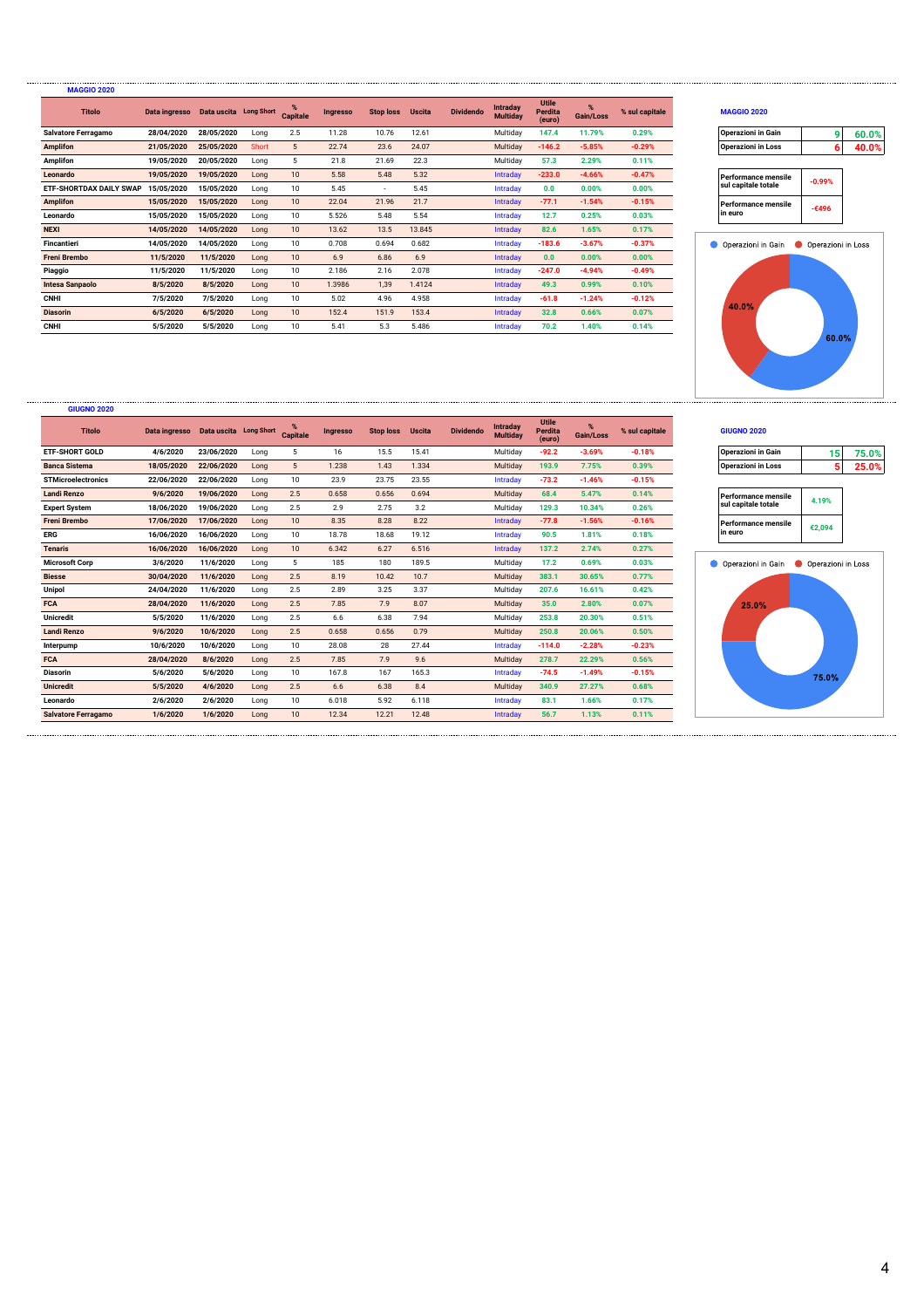| <b>LUGLIO 2020</b>               |                                      |            |      |                      |                 |                  |               |                  |                             |                                   |                   |                |                                       |       |       |
|----------------------------------|--------------------------------------|------------|------|----------------------|-----------------|------------------|---------------|------------------|-----------------------------|-----------------------------------|-------------------|----------------|---------------------------------------|-------|-------|
| <b>Titolo</b>                    | Data ingresso Data uscita Long Short |            |      | %<br><b>Capitale</b> | <b>Ingresso</b> | <b>Stop loss</b> | <b>Uscita</b> | <b>Dividendo</b> | Intraday<br><b>Multiday</b> | <b>Utile</b><br>Perdita<br>(euro) | $\%$<br>Gain/Loss | % sul capitale | <b>LUGLIO 2020</b>                    |       |       |
| <b>Freni Brembo</b>              | 17/06/2020                           | 29/07/2020 | Long | 5                    | 8.36            | 7.98             | 7.8           |                  | Multiday                    | $-167.5$                          | $-6.70%$          | $-0.33%$       | <b>Operazioni in Gain</b>             | 14    | 58.3% |
| <b>IGD</b>                       | 4/5/2020                             | 28/07/2020 | Long | 5                    | 3.53            | 3.5              | 3.11          | 0.2282           | Multiday                    | $-145.2$                          | $-5.81%$          | $-0.29%$       | <b>Operazioni in Loss</b>             | 10    | 41.7% |
| <b>Banca Popolare di Sondrio</b> | 26/06/2020                           | 30/07/2020 | Long | 2.5                  | 1.645           | 1.796            | 1.786         |                  | Multidav                    | 107.1                             | 8.57%             | 0.21%          |                                       |       |       |
| <b>Biesse</b>                    | 30/04/2020                           | 30/07/2020 | Long | 2.5                  | 8.19            | 10.42            | 11.74         |                  | Multiday                    | 541.8                             | 43.35%            | 1.08%          | <b>Performance mensile</b>            | 0.58% |       |
| Gefran                           | 3/6/2020                             | 29/07/2020 | Long | 5                    | 4.75            | 4.68             | 4.92          |                  | Multiday                    | 89.5                              | 3.58%             | 0.18%          | sul capitale totale                   |       |       |
| <b>Panaria Group</b>             | 18/06/2020                           | 29/07/2020 | Long | $\overline{4}$       | 0.994           | 0.968            | 0.95          |                  | Multiday                    | $-88.5$                           | $-4.43%$          | $-0.18%$       | <b>Performance mensile</b>            | €292  |       |
| <b>Fiera Milano</b>              | 28/04/2020                           | 28/07/2020 | Long | 5                    | 3.475           | 3.16             | 2.8           | 0.13             | Multiday                    | $-407.3$                          | $-16.29%$         | $-0.81%$       | in euro                               |       |       |
| <b>Banco BPM</b>                 | 28/07/2020                           | 28/07/2020 | Long | 10                   | 1.374           | 1.36             | 1.378         |                  | Intraday                    | 14.6                              | 0.29%             | 0.03%          |                                       |       |       |
| <b>STMicroelectronics</b>        | 28/07/2020                           | 28/07/2020 | Long | 10                   | 25.77           | 25.62            | 24.6          |                  | Intraday                    | $-227.0$                          | $-4.54%$          | $-0.45%$       | Operazioni in Gain Operazioni in Loss |       |       |
| <b>STMicroelectronics</b>        | 13/07/2020                           | 23/07/2020 | Long | 5                    | 25.77           | 23.74            | 27.51         |                  | Multiday                    | 168.8                             | 6.75%             | 0.34%          |                                       |       |       |
| <b>Unipol</b>                    | 24/04/2020                           | 22/07/2020 | Long | 2.5                  | 2.89            | 3.25             | 3.73          |                  | Multiday                    | 363.3                             | 29.07%            | 0.73%          |                                       |       |       |
| <b>Expert System</b>             | 18/06/2020                           | 22/07/2020 | Long | 2.5                  | 2.9             | 2.75             | 2.94          | 0.009            | Multiday                    | 21.2                              | 1.69%             | 0.04%          |                                       |       |       |
| <b>Biogen</b>                    | 7/7/2020                             | 21/07/2021 | Long | 5                    | 270.72          | 274              | 281           |                  | Multiday                    | 33.3                              | 1.33%             | 0.07%          |                                       |       |       |
| <b>Salvatore Ferragamo</b>       | 28/04/2020                           | 17/07/2020 | Long | 2.5                  | 11.28           | 10.9             | 11.77         |                  | Multiday                    | 54.3                              | 4.34%             | 0.11%          | 41.7%                                 |       |       |
| <b>Banco BPM</b>                 | 28/07/2020                           | 17/07/2020 | Long | 5                    | 1.375           | 1.36             | 1.3745        |                  | Multidav                    | $-0.9$                            | $-0.04%$          | 0.00%          |                                       |       |       |
| <b>Juventus</b>                  | 14/07/2020                           | 17/07/2020 | Long | $5\phantom{.0}$      | 0.9406          | 0.935            | 0.947         |                  | Multiday                    | 17.0                              | 0.68%             | 0.03%          |                                       | 58.3% |       |
| <b>Mondadori Editore</b>         | 29/05/2020                           | 17/07/2020 | Long | 5                    | 1.064           | 0.99             | 1.084         |                  | Multiday                    | 47.0                              | 1.88%             | 0.09%          |                                       |       |       |
| <b>Juventus</b>                  | 14/07/2020                           | 14/07/2020 | Long | 10                   | 0.9406          | 0.935            | 0.942         |                  | Intraday                    | 7.4                               | 0.15%             | 0.01%          |                                       |       |       |
| <b>Tenaris</b>                   | 9/7/2020                             | 9/7/2020   | Long | 10                   | 5.72            | 5.68             | 5.65          |                  | Intraday                    | $-61.2$                           | $-1.22%$          | $-0.12%$       |                                       |       |       |
| Ascopiave                        | 19/06/2020                           | 9/7/2020   | Long | 5                    | 3.92            | 3.81             | 3.59          |                  | Multiday                    | $-210.5$                          | $-8.42%$          | $-0.42%$       |                                       |       |       |
| <b>Cementir Holding</b>          | 17/06/2020                           | 9/7/2020   | Long | 5                    | 6.4             | 6.31             | 6.08          |                  | Multidav                    | $-125.0$                          | $-5.00%$          | $-0.25%$       |                                       |       |       |
| Leonardo                         | 2/7/2020                             | 9/7/2020   | Long | 5                    | 5.982           | 5.7              | 5.682         |                  | Multiday                    | $-125.4$                          | $-5.02%$          | $-0.25%$       |                                       |       |       |
| ERG                              | 4/5/2020                             | 2/7/2020   | Long | 2.5                  | 16.56           | 16.15            | 20.68         | 0.75             | Multiday                    | 385.0                             | 30.80%            | 0.77%          |                                       |       |       |
| Prysmian                         | 1/7/2020                             | 1/7/2020   | Long | 10                   | 20.72           | 20.6             | 20.72         |                  | Intraday                    | 0.0                               | 0.00%             | 0.00%          |                                       |       |       |

## **% Gain/Loss % sul capitale LUGLIO 2020**

| erazioni in Gain |  |
|------------------|--|
| erazioni in Loss |  |

| Performance mensile<br>sul capitale totale | 0.58% |
|--------------------------------------------|-------|
| Performance mensile<br>in euro             | €292  |



| <b>AGOSTO 2020</b>        |               |                                 |       |     |          |                  |               |                  |                             |                            |           |                |                           |    |        |
|---------------------------|---------------|---------------------------------|-------|-----|----------|------------------|---------------|------------------|-----------------------------|----------------------------|-----------|----------------|---------------------------|----|--------|
| <b>Titolo</b>             | Data ingresso | Data uscita Long Short Capitale |       |     | Ingresso | <b>Stop loss</b> | <b>Uscita</b> | <b>Dividendo</b> | <b>Intraday</b><br>Multiday | Utile<br>Perdita<br>(euro) | Gain/Loss | % sul capitale | <b>AGOSTO 2020</b>        |    |        |
| Roku                      | 26/08/2020    | 27/08/2020                      | Long  |     | 152.2    | 145              | 162.01        |                  | Multiday                    | 161.                       | 6.45%     | 0.32%          | <b>Operazioni in Gain</b> |    | 100.0% |
| <b>Brunello Cucinelli</b> | 8/7/2020      | 19/08/2020                      | Short |     | 25.36    | 24.7             | 25.76         |                  | Multidav                    | 39.4                       | 1.58%     | 0.08%          | Operazioni in Loss        | n۱ | 0.0%   |
| <b>Autogrill</b>          | 5/8/2020      | 13/08/2020                      | Long  | 2.5 |          | 3.74             | 4.49          |                  | Multiday                    | 153.                       | 12.25%    | 0.31%          |                           |    |        |

### **% Gain/Loss % sul capitale AGOSTO 2020**

| <b>Operazioni in Gain</b> |  |
|---------------------------|--|
| <b>Operazioni in Loss</b> |  |

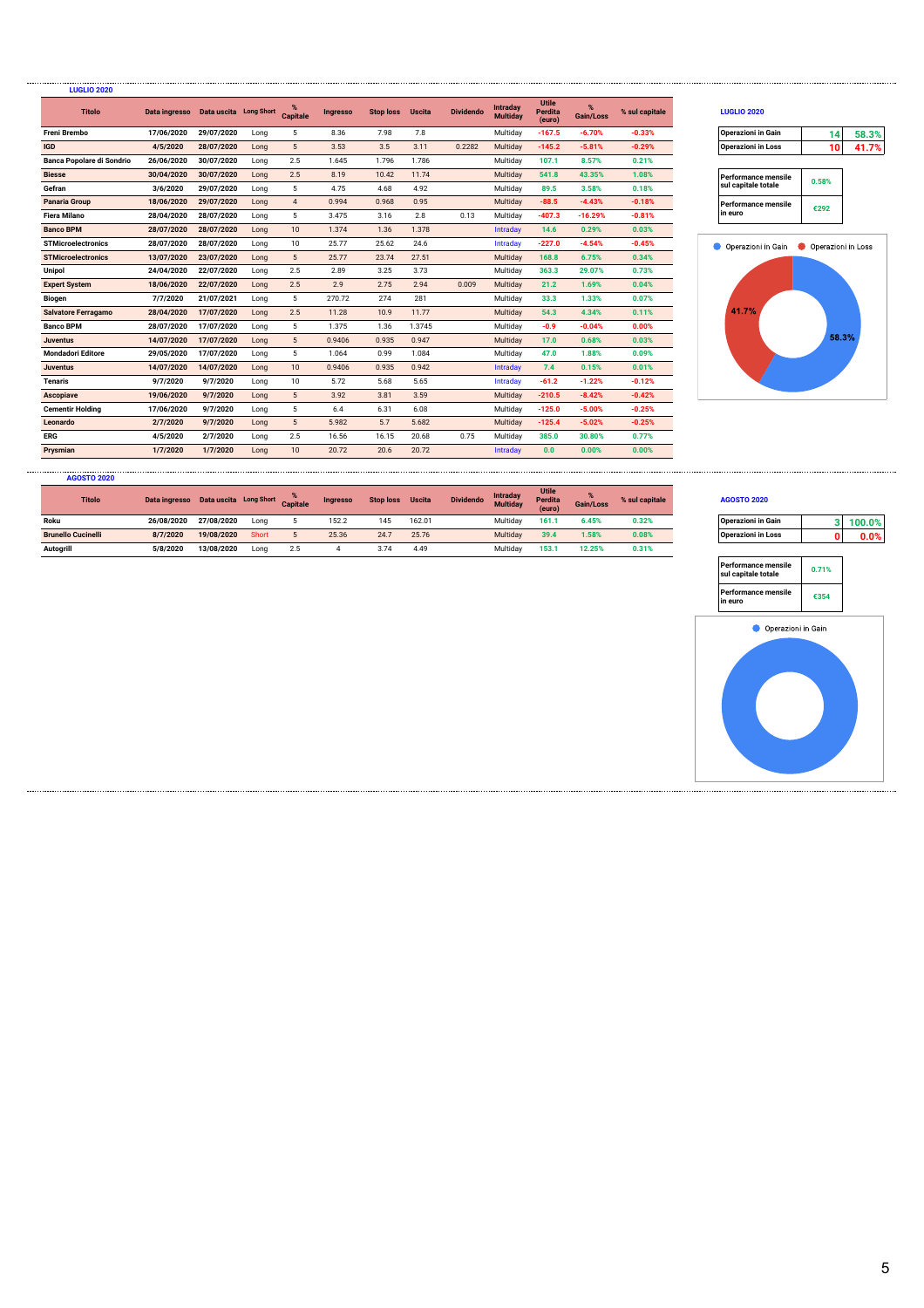| <b>SETTEMBRE 2020</b>            |                                      |            |      |                  |                 |                  |               |                  |                             |                                   |           |                |                            |                    |       |
|----------------------------------|--------------------------------------|------------|------|------------------|-----------------|------------------|---------------|------------------|-----------------------------|-----------------------------------|-----------|----------------|----------------------------|--------------------|-------|
| <b>Titolo</b>                    | Data ingresso Data uscita Long Short |            |      | <b>Capitale</b>  | <b>Ingresso</b> | <b>Stop loss</b> | <b>Uscita</b> | <b>Dividendo</b> | Intraday<br><b>Multiday</b> | <b>Utile</b><br>Perdita<br>(euro) | Gain/Loss | % sul capitale | <b>SETTEMBRE 2020</b>      |                    |       |
| <b>Autogrill</b>                 | 5/8/2020                             | 21/09/2020 | Long | 2.5              |                 | 3.74             | 4.02          |                  | Multiday                    | 6.2                               | 0.50%     | 0.01%          | <b>Operazioni in Gain</b>  | 10 <sup>1</sup>    | 83.3% |
| <b>Autogrill</b>                 | 18/09/2020                           | 18/09/2020 | Long | 10               | 4.22            | 4.2              | 4.23          |                  | <b>Intraday</b>             | 11.8                              | 0.24%     | 0.02%          | <b>Operazioni in Loss</b>  | 2                  | 16.7% |
| Eurotech                         | 21/09/2020                           | 21/09/2020 | Long | 10               | 3.77            | 3.74             | 3.838         |                  | Intraday                    | 90.2                              | 1.80%     | 0.18%          |                            |                    |       |
| Enel                             | 17/09/2020                           | 17/09/2020 | Long | 10 <sup>10</sup> | 7.421           | 7.4              | 7.39          |                  | <b>Intraday</b>             | $-20.9$                           | $-0.42%$  | $-0.04%$       | <b>Performance mensile</b> | 1.14%              |       |
| Eurotech                         | 17/09/2020                           | 17/09/2020 | Long | 10               | 3.938           | 3.9              | 4.03          |                  | Intraday                    | 116.8                             | 2.34%     | 0.23%          | sul capitale totale        |                    |       |
| Prysmian                         | 11/9/2020                            | 11/9/2020  | Long | 10               | 24.15           | 23.98            | 24.55         |                  | <b>Intraday</b>             | 82.8                              | 1.66%     | 0.17%          | Performance mensile        | €572               |       |
| Terna                            | 11/9/2020                            | 11/9/2020  | Long | 10               | 6.016           | 5.97             | 6.058         |                  | Intraday                    | 34.9                              | 0.70%     | 0.07%          | in euro                    |                    |       |
| <b>Datalogic</b>                 | 10/9/2020                            | 10/9/2020  | Long | 10               | 11.42           | 11.34            | 11.82         |                  | <b>Intraday</b>             | 175.1                             | 3.50%     | 0.35%          |                            |                    |       |
| <b>BMPS</b>                      | 9/9/2020                             | 9/9/2020   | Long | 10               | 1.418           | 1.404            | 1.418         |                  | Intraday                    | 0.0                               | 0.00%     | 0.00%          | Operazioni in Gain         | Operazioni in Loss |       |
| Prysmian                         | 8/9/2020                             | 8/9/2020   | Long | 10               | 22.98           | 22.89            | 23.02         |                  | <b>Intraday</b>             | 8.7                               | 0.17%     | 0.02%          |                            |                    |       |
| Tenaris                          | 24/08/2020                           | 2/9/2020   | Long | 5                | 5               | 4.88             | 4.79          |                  | Multiday                    | $-105.0$                          | $-4.20%$  | $-0.21%$       | 16.7%                      |                    |       |
| <b>Banca Popolare di Sondrio</b> | 26/06/2020                           | 2/9/2020   | Long | 2.5              | 1.645           | 1.796            | 1.87          |                  | Multiday                    | 171.0                             | 13.68%    | 0.34%          |                            |                    |       |

# **% Gain/Loss % sul capitale SETTEMBRE 2020**

| <b>Operazioni in Gain</b> |  |
|---------------------------|--|
| <b>Operazioni in Loss</b> |  |

| Performance mensile<br>sul capitale totale | 1.14% |
|--------------------------------------------|-------|
| Performance mensile<br>in euro             | €572  |



### **% Gain/Loss % sul capitale OTTOBRE 2020**

| <b>Operazioni in Gain</b>                         | 26     | 68.4% |
|---------------------------------------------------|--------|-------|
| <b>Operazioni in Loss</b>                         | 12     | 31.6% |
|                                                   |        |       |
| <b>Performance mensile</b><br>sul capitale totale | 3.11%  |       |
| <b>Performance mensile</b><br>in euro             | €1.554 |       |



| OTTOBRE 2020                    |               |                        |              |                                  |                 |                  |               |                  |                             |                                   |                |                |                                       |        |       |
|---------------------------------|---------------|------------------------|--------------|----------------------------------|-----------------|------------------|---------------|------------------|-----------------------------|-----------------------------------|----------------|----------------|---------------------------------------|--------|-------|
| <b>Titolo</b>                   | Data ingresso | Data uscita Long Short |              | $\frac{9}{6}$<br><b>Capitale</b> | <b>Ingresso</b> | <b>Stop loss</b> | <b>Uscita</b> | <b>Dividendo</b> | Intraday<br><b>Multiday</b> | <b>Utile</b><br>Perdita<br>(euro) | %<br>Gain/Loss | % sul capitale | OTTOBRE 2020                          |        |       |
| Terna                           | 28/10/2020    | 28/10/2020             | Short        | 5                                | 5.87            | 5.981            | 5.838         |                  | Intraday                    | 13.6                              | 0.55%          | 0.03%          | <b>Operazioni in Gain</b>             | 26     | 68.4% |
| Intel                           | 30/10/2020    | 30/10/2020             | Long         | 10                               | 44.3            | 44               | 43.77         |                  | Intraday                    | $-59.8$                           | $-1.20%$       | $-0.12%$       | <b>Operazioni in Loss</b>             | 12     | 31.6% |
| <b>Microsoft Corp</b>           | 28/10/2020    | 28/10/2020             | Long         | 10                               | 205.1           | 203.75           | 203.75        |                  | Intraday                    | $-28.7$                           | $-0.57%$       | $-0.06%$       |                                       |        |       |
| El.En                           | 29/10/2020    | 30/10/2020             | Long         | $5\phantom{.0}$                  | 17.88           | 17.68            | 18.3          |                  | Multiday                    | 58.7                              | 2.35%          | 0.12%          | <b>Performance mensile</b>            |        |       |
| ERG                             | 29/10/2020    | 30/10/2020             | Long         | 5                                | 19.31           | 19.17            | 19.4          |                  | Multiday                    | 11.7                              | 0.47%          | 0.02%          | sul capitale totale                   | 3.11%  |       |
| <b>Mediolanum</b>               | 24/09/2020    | 28/10/2020             | Long         | 2.5                              | 6.31            | 6.2              | 5.91          |                  | Multiday                    | $-79.2$                           | $-6.34%$       | $-0.16%$       | <b>Performance mensile</b>            | €1,554 |       |
| <b>Unicredit</b>                | 29/09/2020    | 28/10/2020             | Long         | 2.5                              | 7.04            | 6.88             | 6.39          |                  | Multiday                    | $-115.4$                          | $-9.23%$       | $-0.23%$       | in euro                               |        |       |
| El.En                           | 28/10/2020    | 28/10/2020             | Long         | $5\phantom{.0}$                  | 17.68           | 17.48            | 18.28         |                  | Intraday                    | 84.8                              | 3.39%          | 0.17%          |                                       |        |       |
| Intel                           | 4/9/2020      | 26/10/2020             | Long         | 5                                | 50.05           | 49               | 46.7          |                  | Multiday                    | $-170.3$                          | $-6.81%$       | $-0.34%$       | Operazioni in Gain Operazioni in Loss |        |       |
| <b>Western Digital</b>          | 28/08/2020    | 26/10/2020             | Long         | $5\phantom{.0}$                  | 35.48           | 33.5             | 40.5          |                  | Multiday                    | 370.6                             | 14.83%         | 0.74%          |                                       |        |       |
| <b>Alphabet</b>                 | 9/10/2020     | 26/10/2020             | Long         | $5\phantom{.0}$                  | 1490            | 1435             | 1588          |                  | Multiday                    | 153.1                             | 6.13%          | 0.31%          |                                       |        |       |
| El.En                           | 21/09/2020    | 26/10/2020             | Long         | 5                                | 21.75           | 21               | 20.15         |                  | Multiday                    | $-183.9$                          | $-7.36%$       | $-0.37%$       |                                       |        |       |
| <b>Adva Optical</b>             | 12/10/2020    | 26/10/2020             | Long         | 2.5                              | 6.24            | 5.88             | 6.4           |                  | Multiday                    | 32.1                              | 2.56%          | 0.06%          | 31.6%                                 |        |       |
| <b>Unipol</b>                   | 21/10/2020    | 23/10/2020             | Long         | $5\phantom{.0}$                  | 3.562           | 3.518            | 3.408         |                  | Multiday                    | $-108.1$                          | $-4.32%$       | $-0.22%$       |                                       |        |       |
| ERG                             | 4/5/2020      | 23/10/2020             | Long         | 2.5                              | 16.56           | 16.15            | 20.68         | 0.75             | Multiday                    | 385.0                             | 30.80%         | 0.77%          |                                       |        |       |
| <b>CNHI</b>                     | 23/10/2020    | 23/10/2020             | Long         | 10                               | 7.22            | 7.1              | 7.25          |                  | Intraday                    | 20.8                              | 0.42%          | 0.04%          |                                       |        |       |
| <b>Unieuro</b>                  | 22/10/2020    | 23/10/2020             | Long         | $\overline{5}$                   | 11.24           | 11.17            | 11.68         |                  | Multiday                    | 97.9                              | 3.91%          | 0.20%          |                                       | 68.4%  |       |
| <b>Adva Optical</b>             | 12/10/2020    | 22/10/2020             | Long         | 2.5                              | 6.24            | 5.88             | 6.76          |                  | Multiday                    | 104.2                             | 8.33%          | 0.21%          |                                       |        |       |
| <b>ETF-ISHARES HEALTHCARE I</b> | 4/9/2020      | 22/10/2020             | Long         | 2.5                              | 6.84            | 6.6              | 7.35          |                  | Multiday                    | 93.2                              | 7.46%          | 0.19%          |                                       |        |       |
| Eurotech                        | 16/09/2020    | 22/10/2020             | Long         | $5\phantom{.0}$                  | 3.846           | 3.636            | 3.574         |                  | Multiday                    | $-176.8$                          | $-7.07%$       | $-0.35%$       |                                       |        |       |
| <b>MARR</b>                     | 11/8/2020     | 22/10/2020             | Long         | 5                                | 12.52           | 12.95            | 12.44         |                  | Multiday                    | $-16.0$                           | $-0.64%$       | $-0.03%$       |                                       |        |       |
| Ferrari                         | 22/10/2020    | 22/10/2020             | Long         | 10                               | 160.5           | 159.8            | 159.85        |                  | Intraday                    | $-20.2$                           | $-0.40%$       | $-0.04%$       |                                       |        |       |
| Anima Holding                   | 22/10/2020    | 22/10/2020             | Long         | 10                               | 3.53            | 3.5              | 3.574         |                  | Intraday                    | 62.3                              | 1.25%          | 0.12%          |                                       |        |       |
| <b>Tenaris</b>                  | 22/09/2020    | 21/10/2020             | Long         | $5\phantom{.0}$                  | 4.36            | 4.28             | 4.388         |                  | Multiday                    | 16.1                              | 0.64%          | 0.03%          |                                       |        |       |
| Hera                            | 21/10/2020    | 21/10/2020             | Long         | 10                               | 3.004           | 2.978            | 2.94          |                  | Intraday                    | $-106.5$                          | $-2.13%$       | $-0.21%$       |                                       |        |       |
| <b>Anima Holding</b>            | 20/10/2020    | 20/10/2020             | Long         | 10                               | 3.554           | 3.518            | 3.608         |                  | Intraday                    | 76.0                              | 1.52%          | 0.15%          |                                       |        |       |
| <b>BPER Banca</b>               | 20/10/2020    | 20/10/2020             | Long         | 5                                | 1.185           | 1.14             | 1.328         |                  | Intraday                    | 301.7                             | 12.07%         | 0.60%          |                                       |        |       |
| Anima Holding                   | 19/10/2020    | 19/10/2020             | Long         | 10                               | 3.386           | 3.32             | 3.53          |                  | Intraday                    | 212.6                             | 4.25%          | 0.43%          |                                       |        |       |
| <b>Cerved Group</b>             | 5/10/2020     | 16/10/2020             | Long         | 2.5                              | 6.03            | 5.95             | 6.37          |                  | Multiday                    | 70.5                              | 5.64%          | 0.14%          |                                       |        |       |
| <b>Unieuro</b>                  | 1/10/2020     | 16/10/2020             | Long         | 2.5                              | 11.52           | 10.9             | 12.34         |                  | Multiday                    | 89.0                              | 7.12%          | 0.18%          |                                       |        |       |
| <b>CNHI</b>                     | 13/10/2020    | 16/10/2020             | Long         | 5                                | 7.17            | 7.1              | 7.37          |                  | Multiday                    | 69.7                              | 2.79%          | 0.14%          |                                       |        |       |
| Technogym                       | 15/10/2020    | 15/10/2020             | Long         | 10                               | 6.6             | 6.54             | 6.63          |                  | Intraday                    | 22.7                              | 0.45%          | 0.05%          |                                       |        |       |
| <b>Unieuro</b>                  | 1/10/2020     | 14/10/2020             | Long         | 2.5                              | 11.52           | 10.9             | 13.08         |                  | Multiday                    | 169.3                             | 13.54%         | 0.34%          |                                       |        |       |
| <b>NEXI</b>                     | 9/10/2020     | 9/10/2020              | Short        | 10                               | 16.2            | 16.32            | 16.18         |                  | Intraday                    | 6.2                               | 0.12%          | 0.01%          |                                       |        |       |
| <b>STMicroelectronics</b>       | 8/10/2020     | 9/10/2020              | Long         | 5                                | 28.46           | 28.28            | 28.86         |                  | Multiday                    | 35.1                              | 1.41%          | 0.07%          |                                       |        |       |
| Ferrari                         | 7/10/2020     | 7/10/2020              | Long         | 10                               | 153.4           | 152.7            | 156.65        |                  | Intraday                    | 105.9                             | 2.12%          | 0.21%          |                                       |        |       |
| Ferrari                         | 5/10/2020     | 5/10/2020              | Long         | 10                               | 153.2           | 152.7            | 153.7         |                  | Intraday                    | 16.3                              | 0.33%          | 0.03%          |                                       |        |       |
| <b>Unieuro</b>                  | 1/10/2020     | 1/10/2020              | <b>Short</b> | $5\phantom{.0}$                  | 11.24           | 11.5             | 11.51         |                  | Multiday                    | $-60.1$                           | $-2.40%$       | $-0.12%$       |                                       |        |       |
|                                 |               |                        |              |                                  |                 |                  |               |                  |                             |                                   |                |                |                                       |        |       |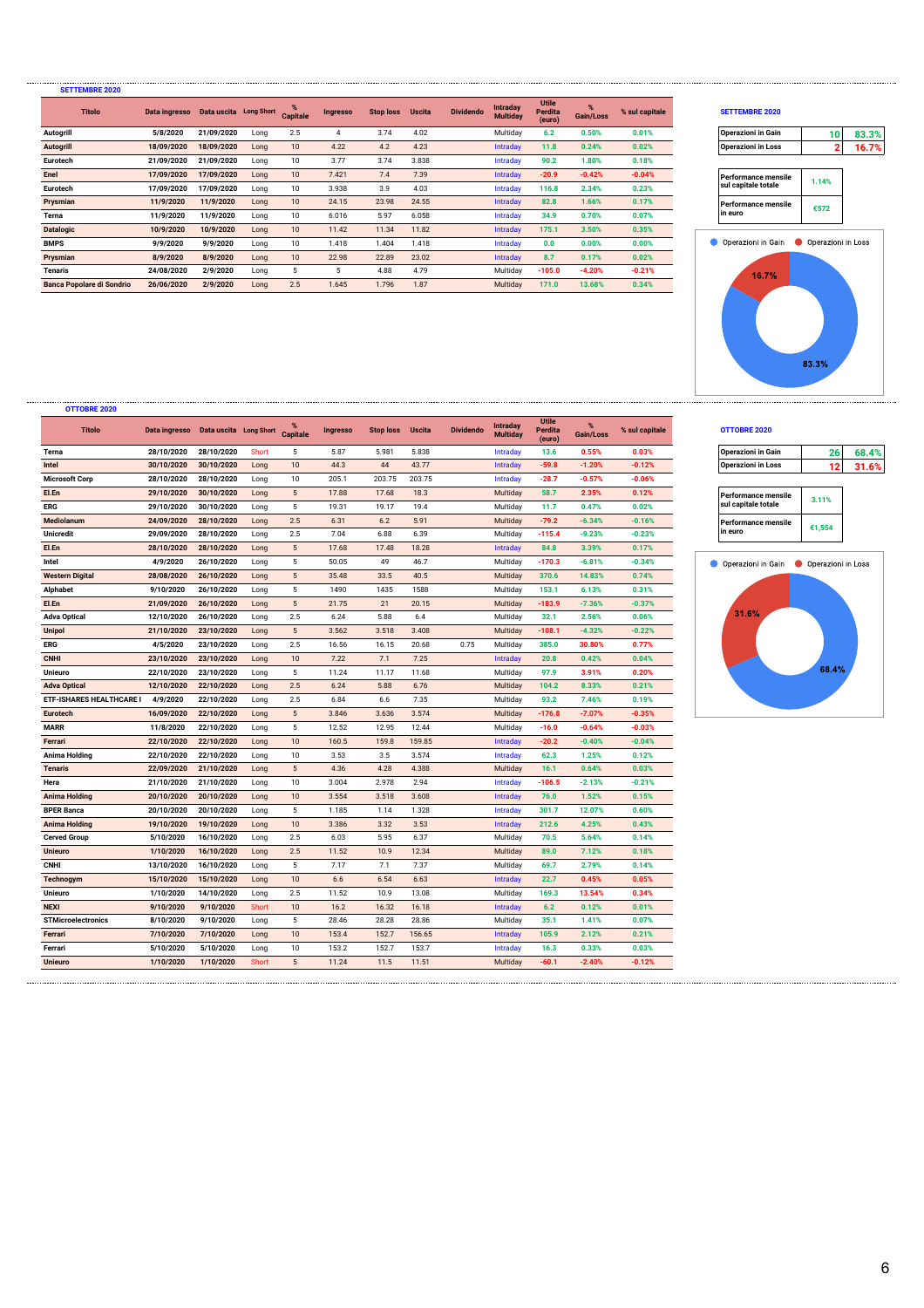| <b>Titolo</b>              | Data ingresso  Data uscita  Long Short |            |      | <b>Capitale</b> | Ingresso | <b>Stop loss</b> | <b>Uscita</b> | <b>Dividendo</b> | Intraday<br><b>Multiday</b> | Utile<br>Perdita<br>(euro) | $\%$<br>Gain/Loss | % sul capitale | <b>NOVEMBRE 2020</b> |                    |       |
|----------------------------|----------------------------------------|------------|------|-----------------|----------|------------------|---------------|------------------|-----------------------------|----------------------------|-------------------|----------------|----------------------|--------------------|-------|
| <b>Saras</b>               | 11/10/2020                             | 30/11/2020 | Long | 5               | 0.518    | 0.5              | 0.542         |                  | Multiday                    | 115.8                      | 4.63%             | 0.23%          | Operazioni in Gain   | 12                 | 70.6% |
| <b>Cairo Communication</b> | 25/11/2020                             | 30/11/2020 | Long | 5               | 1.27     | 1.24             | 1.222         |                  | Multiday                    | $-94.5$                    | $-3.78%$          | $-0.19%$       | Operazioni in Loss   | 5                  | 29.4% |
| Terna                      | 23/11/2020                             | 24/11/2020 | Long | 5               | 6.262    | 6.36             | 6.268         |                  | Multiday                    | 2.4                        | 0.10%             | 0.00%          |                      |                    |       |
| Mediolanum                 | 24/09/2020                             | 19/11/2020 | Long | 2.5             | 6.31     | 6.2              | 7.36          |                  | Multiday                    | 208.0                      | 16.64%            | 0.42%          | Performance mensile  | 1.32%              |       |
| <b>Unicredit</b>           | 29/09/2020                             | 19/11/2020 | Long | 2.5             | 7.04     | 6.88             | 8.401         |                  | Multiday                    | 241.7                      | 19.33%            | 0.48%          | sul capitale totale  |                    |       |
| <b>Unieuro</b>             | 17/11/2020                             | 19/11/2020 | Long | 5               | 13.18    | 13               | 12.84         |                  | Multiday                    | $-64.5$                    | $-2.58%$          | $-0.13%$       | Performance mensile  | €659               |       |
| <b>Cerved Group</b>        | 12/11/2020                             | 16/11/2020 | Long | 5               | 6.16     | 6.05             | 6.28          |                  | Multiday                    | 48.7                       | 1.95%             | 0.10%          | in euro              |                    |       |
| <b>Autogrill</b>           | 11/11/2020                             | 11/11/2020 | Long | 10              | 4.67     | 4.6              | 4.678         |                  | Intraday                    | 8.6                        | 0.17%             | 0.02%          |                      |                    |       |
| <b>Diasorin</b>            | 11/11/2020                             | 11/11/2020 | Long | 10              | 168.5    | 166.2            | 172.1         |                  | Intraday                    | 106.8                      | 2.14%             | 0.21%          | Operazioni in Gain   | Operazioni in Loss |       |
| <b>Cerved Group</b>        | 11/11/2020                             | 11/11/2020 | Long | 10              | 6.18     | 6.05             | 6.39          |                  | Intraday                    | 169.9                      | 3.40%             | 0.34%          |                      |                    |       |
| <b>Autogrill</b>           | 22/10/2020                             | 9/11/2020  | Long | 2.5             | 3.34     | 3.136            | 3.94          |                  | Multiday                    | 224.6                      | 17.96%            | 0.45%          |                      |                    |       |
| <b>BPER Banca</b>          | 6/11/2020                              | 6/11/2020  | Long | 10              | 1.11     | 1.08             | 1.052         |                  | Intraday                    | $-261.3$                   | $-5.23%$          | $-0.52%$       |                      |                    |       |
| <b>Unicredit</b>           | 6/11/2020                              | 6/11/2020  | Long | 10              | 7.03     | 6.95             | 6.77          |                  | Intradav                    | $-184.9$                   | $-3.70%$          | $-0.37%$       | 31.6%                |                    |       |
| <b>Intesa Sanpaolo</b>     | 4/11/2020                              | 4/11/2020  | Long | 10              | 1.507    | 1.494            | 1.515         |                  | Intraday                    | 26.5                       | 0.53%             | 0.05%          |                      |                    |       |
| Leonardo                   | 4/11/2020                              | 4/11/2020  | Long | 10              | 4.538    | 4.47             | 4.615         |                  | Intradav                    | 84.8                       | 1.70%             | 0.17%          |                      |                    |       |
| Eni                        | 4/11/2020                              | 4/11/2020  | Long | 10              | 6.52     | 6.498            | 6.436         |                  | Intraday                    | $-64.4$                    | $-1.29%$          | $-0.13%$       |                      |                    |       |
| <b>ERG</b>                 | 2/11/2020                              | 2/11/2020  | Long | 10              | 19.8     | 19.6             | 20.16         |                  | Intraday                    | 90.9                       | 1.82%             | 0.18%          |                      | 68.4%              |       |

### **% Gain/Loss % sul capitale NOVEMBRE 2020**

| <b>Operazioni in Gain</b> | 7በ 6% |
|---------------------------|-------|
| <b>Operazioni in Loss</b> | 70 д- |

| Performance mensile<br>sul capitale totale | 1.32% |
|--------------------------------------------|-------|
| Performance mensile<br>in euro             | €659  |



### **DICEMBRE 2020**

**NOVEMBRE 2020**

| <b>Titolo</b>                      | Data ingresso  Data uscita  Long Short |            |       | <b>Capitale</b> | <b>Ingresso</b> | <b>Stop loss</b> | <b>Uscita</b> | <b>Dividendo</b> | Intraday<br><b>Multiday</b> | <b>Utile</b><br>Perdita<br>(euro) | Gain/Loss | % sul capitale | DICEMBRE 2020              |                    |       |
|------------------------------------|----------------------------------------|------------|-------|-----------------|-----------------|------------------|---------------|------------------|-----------------------------|-----------------------------------|-----------|----------------|----------------------------|--------------------|-------|
| <b>Saras</b>                       | 28/12/2020                             | 28/12/2020 | Long  | 10              | 0.608           | 0.598            | 0.592         |                  | Intraday                    | $-131.6$                          | $-2.63%$  | $-0.26%$       | <b>Operazioni in Gain</b>  | 10                 | 55.6% |
| <b>CNHI</b>                        | 23/12/2020                             | 23/12/2020 | Long  | 10              | 10.245          | 10               | 10.36         |                  | Intraday                    | 56.1                              | 1.12%     | 0.11%          | <b>Operazioni in Loss</b>  | 8                  | 44.4% |
| Enel                               | 18/12/2020                             | 18/12/2020 | Short | 5               | 8.24            | 8.3              | 8.198         |                  | Intraday                    | 12.7                              | 0.51%     | 0.03%          |                            |                    |       |
| <b>NEXI</b>                        | 15/10/2020                             | 17/12/2020 | Long  | 2.5             | 14.95           | 14.48            | 16.445        |                  | Multiday                    | 125.0                             | 10.00%    | 0.25%          | Performance mensile        | 3.94%              |       |
| <b>Unieuro</b>                     | 1/12/2020                              | 17/12/2020 | Long  | 2.5             | 12.72           | 12.56            | 14.42         |                  | Multiday                    | 167.1                             | 13.36%    | 0.33%          | sul capitale totale        |                    |       |
| <b>STMicroelectronics</b>          | 15/12/2020                             | 15/12/2020 | Short | 10              | 28.74           | 29               | 29            |                  | Intradav                    | $-45.2$                           | $-0.90%$  | $-0.09%$       | <b>Performance mensile</b> | €1,969             |       |
| <b>Suedzucker</b>                  | 30/11/2020                             | 15/12/2020 | Long  | 5               | 13.5            | 12.85            | 11.82         |                  | Multiday                    | $-311.1$                          | $-12.44%$ | $-0.62%$       | in euro                    |                    |       |
| Enel                               | 14/12/2020                             | 14/12/2020 | Short | 10 <sup>1</sup> | 8.16            | 8.2              | 8.182         |                  | Intraday                    | $-13.5$                           | $-0.27%$  | $-0.03%$       |                            |                    |       |
| <b>Tamburi Investment Partners</b> | 8/6/2020                               | 10/12/2020 | Long  | 5               | 5.895           | 5.6              | 6.52          |                  | Multiday                    | 265.1                             | 10.60%    | 0.53%          | Operazioni in Gain         | Operazioni in Loss |       |
| <b>Aquafil</b>                     | 19/11/2020                             | 10/12/2020 | Long  | 2.5             | 4.36            | 4.16             | 4.68          |                  | Multiday                    | 91.7                              | 7.34%     | 0.18%          |                            |                    |       |
| Autogrill                          | 22/10/2020                             | 10/12/2020 | Long  | 2.5             | 3.34            | 3.136            | 5.55          |                  | Multiday                    | 827.1                             | 66.17%    | 1.65%          |                            |                    |       |
| Sogefi                             | 5/8/2020                               | 10/12/2020 | Long  | 5               | 0.93            | 0.856            | 1.222         |                  | Multiday                    | 784.9                             | 31.40%    | 1.57%          |                            |                    |       |
| <b>INWIT</b>                       | 9/12/2020                              | 10/12/2020 | Long  | 5               | 10.15           | 10               | 9.84          |                  | Multiday                    | $-76.4$                           | $-3.05%$  | $-0.15%$       | 31.6%                      |                    |       |
| Aeffe                              | 10/12/2020                             | 10/12/2020 | Long  | 10 <sup>1</sup> | 1.148           | 1.12             | 1.188         |                  | Intraday                    | 174.2                             | 3.48%     | 0.35%          |                            |                    |       |
| <b>STMicroelectronics</b>          | 9/12/2020                              | 9/12/2020  | Long  | 10              | 30.5            | 30.2             | 30.2          |                  | Intraday                    | $-49.2$                           | $-0.98%$  | $-0.10%$       |                            |                    |       |
| Anima Holding                      | 3/12/2020                              | 3/12/2020  | Long  | 10              | 3.662           | 3.64             | 3.61          |                  | Intradav                    | $-71.0$                           | $-1.42%$  | $-0.14%$       |                            |                    |       |
| Terna                              | 3/12/2020                              | 3/12/2020  | Long  | 10              | 6.26            | 6.35             | 6.066         |                  | Intradav                    | $-155.0$                          | $-3.10%$  | $-0.31%$       |                            | 68.4%              |       |
| <b>Eurotech</b>                    | 16/11/2020                             | 1/12/2020  | Long  | 2.5             | 4.05            | 4.26             | 5.08          |                  | Multiday                    | 317.9                             | 25.43%    | 0.64%          |                            |                    |       |

### **% Gain/Loss % sul capitale DICEMBRE 2020**

| <b>Operazioni in Loss</b> |  |
|---------------------------|--|

| Performance mensile<br>sul capitale totale | 3.94%  |
|--------------------------------------------|--------|
| Performance mensile<br>n euro              | €1.969 |

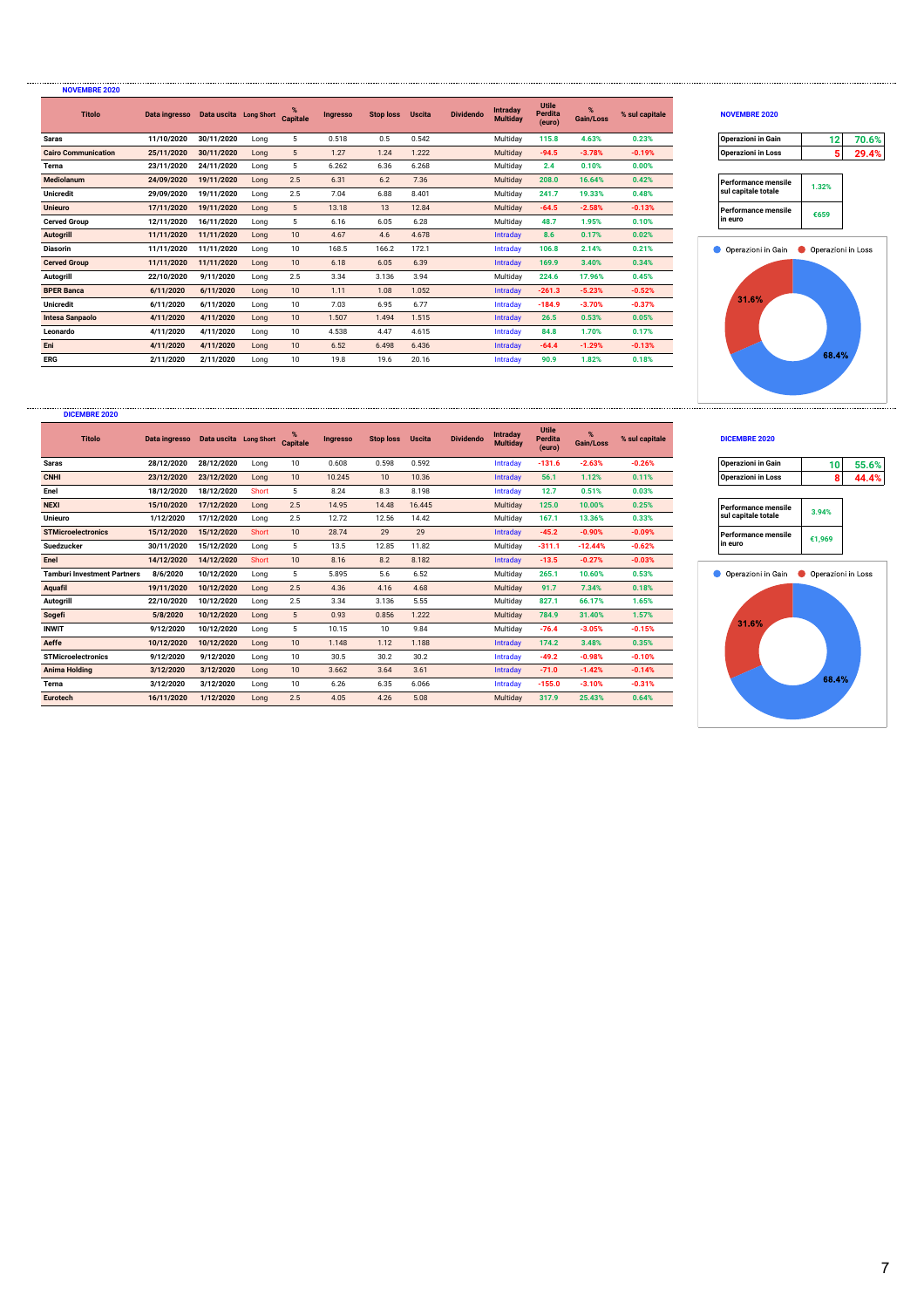### **PORTAFOLGIO PREMIUM - STATISTICHE PORTAFOGLIO**





Performance Premium vs Mercato ed utilizzo della liquidità